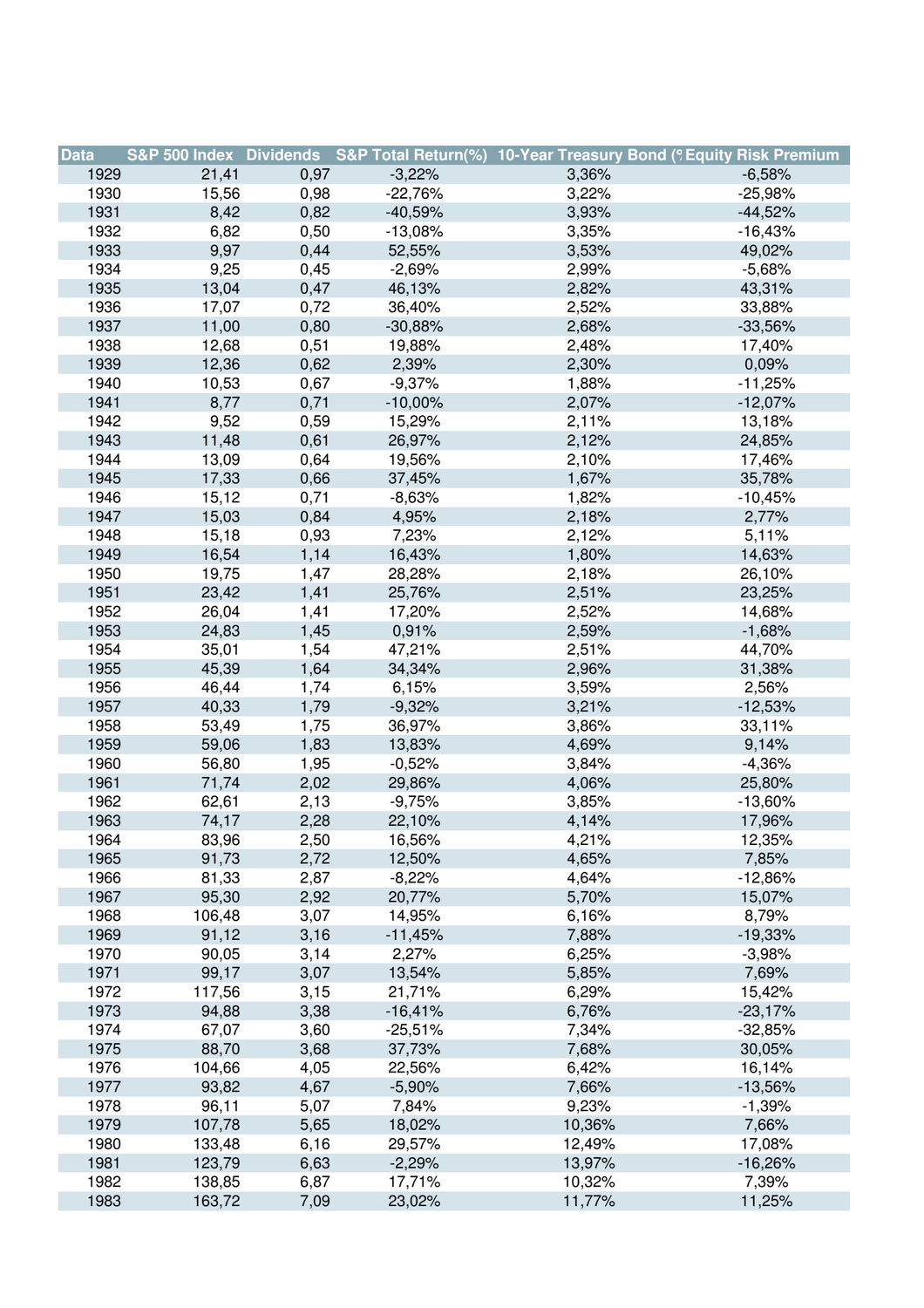| <b>Média</b> |         |       | 10,97%    | 5,09%  | 5,88%     |
|--------------|---------|-------|-----------|--------|-----------|
| 2010         | 1257,64 | 23,12 | 14,86%    | 3,29%  | 11,57%    |
| 2009         | 1115,10 | 22,41 | 29,62%    | 3,84%  | 25,78%    |
| 2008         | 877,56  | 28,39 | $-38,54%$ | 2,22%  | -40,76%   |
| 2007         | 1474,03 | 27,73 | 5,77%     | 4,03%  | 1,74%     |
| 2006         | 1419,84 | 24,88 | 14,43%    | 4,70%  | 9,73%     |
| 2005         | 1262,53 | 22,22 | 6,54%     | 4,46%  | 2,08%     |
| 2004         | 1205,88 | 19,44 | 12,47%    | 4,23%  | 8,24%     |
| 2003         | 1089,48 | 17,39 | 24,02%    | 4,26%  | 19,76%    |
| 2002         | 892,47  | 16,08 | $-20,44%$ | 4,03%  | $-24,47%$ |
| 2001         | 1142,02 | 15,74 | $-12,56%$ | 5,07%  | -17,63%   |
| 2000         | 1324,07 | 16,27 | $-6,78%$  | 5,23%  | $-12,01%$ |
| 1999         | 1437,82 | 16,69 | 21,28%    | 6,26%  | 15,02%    |
| 1998         | 1199,29 | 16,20 | 27,33%    | 4,69%  | 22,64%    |
| 1997         | 954,57  | 15,49 | 30,87%    | 5,89%  | 24,98%    |
| 1996         | 741,22  | 14,90 | 23,10%    | 6,40%  | 16,70%    |
| 1995         | 614,23  | 13,79 | 37,24%    | 5,79%  | 31,45%    |
| 1994         | 457,62  | 13,18 | 0,88%     | 7,96%  | $-7,08%$  |
| 1993         | 466,67  | 12,58 | 9,65%     | 5,53%  | 4,12%     |
| 1992         | 437,06  | 12,38 | 14,33%    | 6,43%  | 7,90%     |
| 1991         | 393,12  | 12,20 | 23,12%    | 6,38%  | 16,74%    |
| 1990         | 329,21  | 12,09 | $-1,99%$  | 8,00%  | $-9,99%$  |
| 1989         | 348,21  | 11,05 | 29,69%    | 7,97%  | 21,72%    |
| 1988         | 277,01  | 9,73  | 16,35%    | 9,18%  | 7,17%     |
| 1987         | 246,46  | 8,81  | 3,38%     | 8,67%  | $-5,29%$  |
| 1986         | 246,92  | 8,28  | 21,88%    | 7,09%  | 14,79%    |
| 1985         | 209,37  | 7,90  | 31,48%    | 8,87%  | 22,61%    |
| 1984         | 165,25  | 7,53  | 5,53%     | 11,52% | $-5,99%$  |

Fonte: Bloomberg; Aswath Damodaran S&P Earnings:1960-Current; Reuters